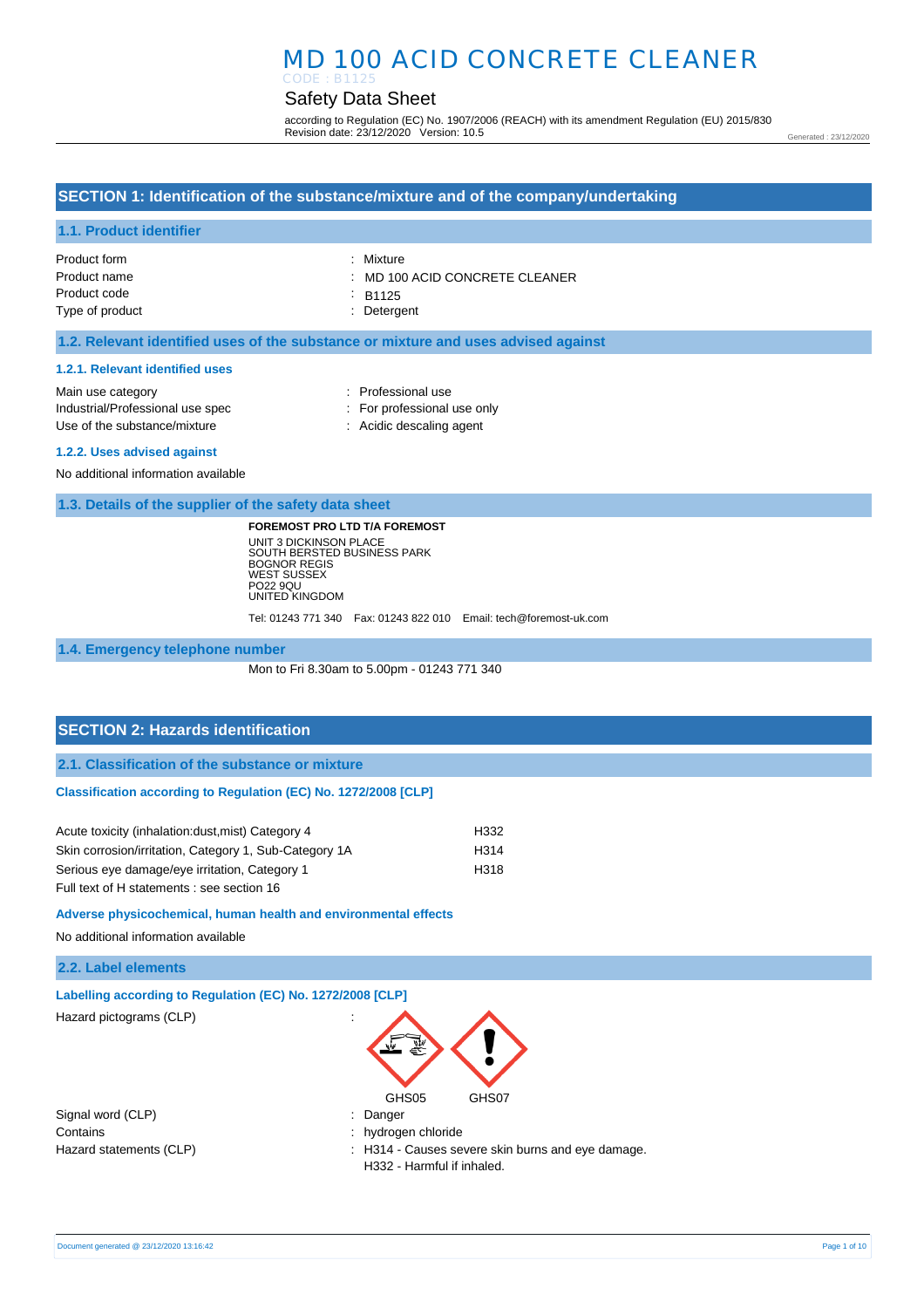according to Regulation (EC) No. 1907/2006 (REACH) with its amendment Regulation (EU) 2015/830

| P261 - Avoid breathing spray.<br>P264 - Wash hands thoroughly after handling.<br>P271 - Use only outdoors or in a well-ventilated area.<br>P280 - Wear eye protection, protective gloves, protective clothing.<br>P301+P330+P331 - IF SWALLOWED: Rinse mouth. Do NOT induce vomiting.<br>P303+P361+P353 - IF ON SKIN (or hair): Take off immediately all contaminated clothing.<br>Rinse skin with water or shower.<br>P304+P340 - IF INHALED: Remove person to fresh air and keep comfortable for breathing.<br>P305+P351+P338 - IF IN EYES: Rinse cautiously with water for several minutes. Remove<br>contact lenses, if present and easy to do. Continue rinsing.<br>P315 - Get immediate medical advice/attention.<br>P405 - Store locked up. |  |
|----------------------------------------------------------------------------------------------------------------------------------------------------------------------------------------------------------------------------------------------------------------------------------------------------------------------------------------------------------------------------------------------------------------------------------------------------------------------------------------------------------------------------------------------------------------------------------------------------------------------------------------------------------------------------------------------------------------------------------------------------|--|
|----------------------------------------------------------------------------------------------------------------------------------------------------------------------------------------------------------------------------------------------------------------------------------------------------------------------------------------------------------------------------------------------------------------------------------------------------------------------------------------------------------------------------------------------------------------------------------------------------------------------------------------------------------------------------------------------------------------------------------------------------|--|

### **2.3. Other hazards**

No additional information available

### **SECTION 3: Composition/information on ingredients**

### **3.1. Substances**

### Not applicable

**3.2. Mixtures**

| <b>Name</b>                                                                                                                                  | <b>Product identifier</b>                                                                               | $\frac{9}{6}$ | <b>Classification according to</b><br><b>Requlation (EC) No.</b><br>1272/2008 [CLP] |
|----------------------------------------------------------------------------------------------------------------------------------------------|---------------------------------------------------------------------------------------------------------|---------------|-------------------------------------------------------------------------------------|
| hydrogen chloride<br>substance with national workplace exposure limit(s)<br>(IE, GB); substance with a Community workplace<br>exposure limit | (CAS-No.) 7647-01-0<br>(EC-No.) 231-595-7<br>(EC Index-No.) 017-002-00-2<br>(REACH-no) 01-2119484862-27 | $15 - 30$     | Press, Gas<br>Acute Tox. 3 (Inhalation), H331<br>Skin Corr. 1A, H314                |
| Alcohol Alkoxylate                                                                                                                           | (CAS-No.) 166736-08-9<br>(REACH-no) Exempt/Polymer                                                      | $1 - 5$       | Acute Tox. 4 (Oral), H302<br>Eye Dam. 1, H318                                       |

| <b>Specific concentration limits:</b> |                                                   |                                                                        |
|---------------------------------------|---------------------------------------------------|------------------------------------------------------------------------|
| <b>Name</b>                           | <b>Product identifier</b>                         | <b>Specific concentration limits</b>                                   |
| Alcohol Alkoxylate                    | CAS-No.) 166736-08-9<br>(REACH-no) Exempt/Polymer | $(1 < C$ ≤ 10) Eye Irrit. 2, H319<br>$(10 < C < 100)$ Eye Dam. 1, H318 |

Full text of H-statements: see section 16

# **SECTION 4: First aid measures**

| 4.1. Description of first aid measures                           |                                                                                                                                                                   |
|------------------------------------------------------------------|-------------------------------------------------------------------------------------------------------------------------------------------------------------------|
| First-aid measures general                                       | : Get medical advice/attention if you feel unwell.                                                                                                                |
| First-aid measures after inhalation                              | : Remove person to fresh air and keep comfortable for breathing.                                                                                                  |
| First-aid measures after skin contact                            | : Wash skin with plenty of water. Take off immediately all contaminated clothing and wash it<br>before reuse. Get medical advice/attention.                       |
| First-aid measures after eye contact                             | : Rinse cautiously with water for several minutes. Remove contact lenses, if present and easy<br>to do. Continue rinsing. Get immediate medical advice/attention. |
| First-aid measures after ingestion                               | : Do NOT induce vomiting. Rinse mouth. Drink plenty of water. Get medical advice/attention.                                                                       |
| 4.2. Most important symptoms and effects, both acute and delayed |                                                                                                                                                                   |
| Symptoms/effects after inhalation                                | : May cause respiratory irritation.                                                                                                                               |
| Symptoms/effects after skin contact                              | $\therefore$ Burns.                                                                                                                                               |
| Symptoms/effects after eye contact                               | : Causes serious eye damage.                                                                                                                                      |
| Symptoms/effects after ingestion                                 | : Burns.                                                                                                                                                          |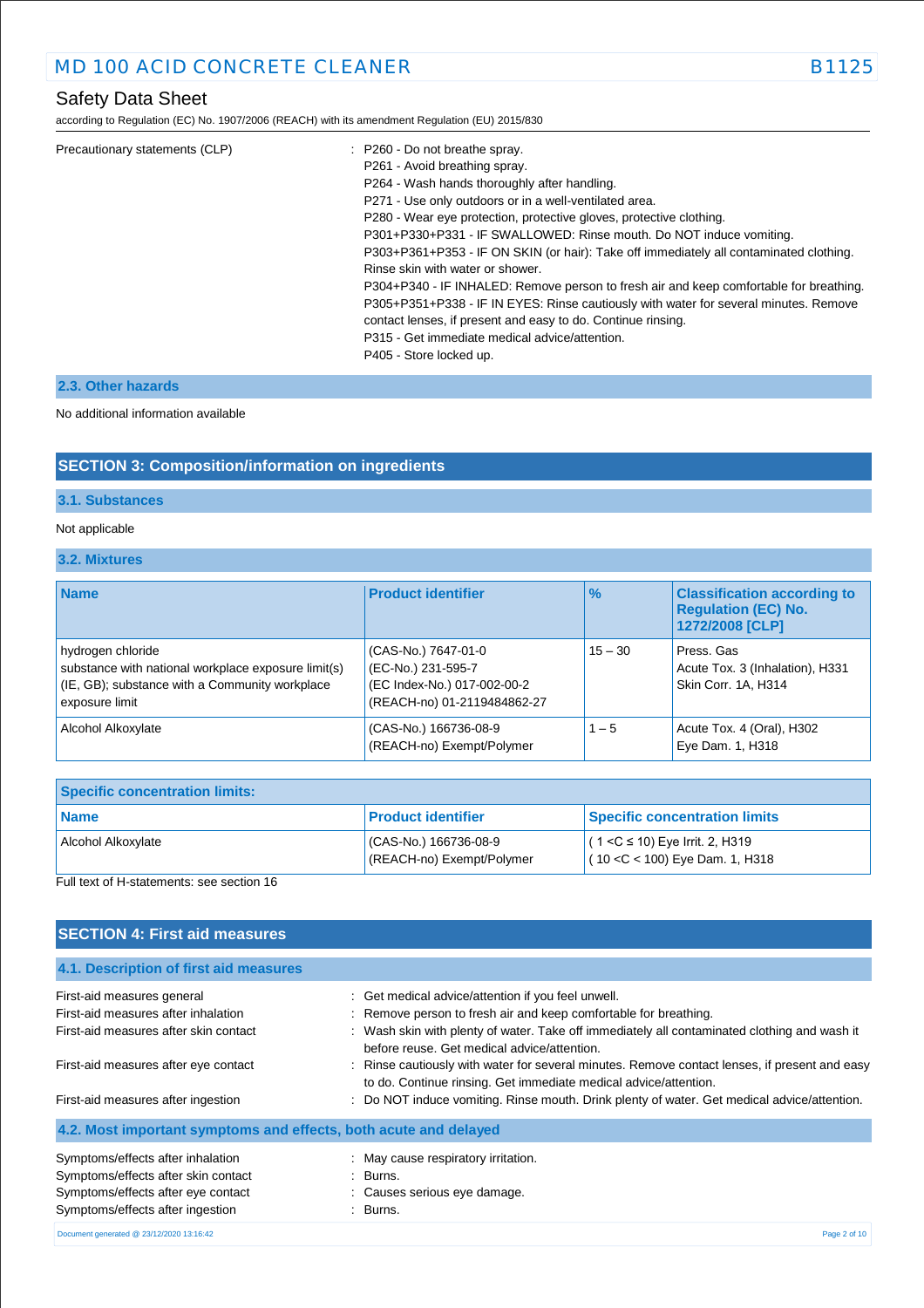# Safety Data Sheet

according to Regulation (EC) No. 1907/2006 (REACH) with its amendment Regulation (EU) 2015/830

**4.3. Indication of any immediate medical attention and special treatment needed**

Treat symptomatically.

| <b>SECTION 5: Firefighting measures</b>                    |                                     |
|------------------------------------------------------------|-------------------------------------|
| 5.1. Extinguishing media                                   |                                     |
| Suitable extinguishing media                               | : Carbon dioxide. Dry powder. Foam. |
| 5.2. Special hazards arising from the substance or mixture |                                     |
| Hazardous decomposition products in case of fire           | : Corrosive vapours.                |
| <b>5.3. Advice for firefighters</b>                        |                                     |

No additional information available

| <b>SECTION 6: Accidental release measures</b>                            |                                                                                                                  |
|--------------------------------------------------------------------------|------------------------------------------------------------------------------------------------------------------|
| 6.1. Personal precautions, protective equipment and emergency procedures |                                                                                                                  |
| 6.1.1. For non-emergency personnel<br>Emergency procedures               | : Evacuate unnecessary personnel.                                                                                |
| 6.1.2. For emergency responders<br>Protective equipment                  | Use personal protective equipment as required.                                                                   |
| <b>6.2. Environmental precautions</b>                                    |                                                                                                                  |
| Avoid release to the environment.                                        |                                                                                                                  |
| 6.3. Methods and material for containment and cleaning up                |                                                                                                                  |
| For containment<br>Methods for cleaning up                               | : Collect spillage.<br>Soak up spills with inert solids, such as clay or diatomaceous earth as soon as possible. |
| 6.4. Reference to other sections                                         |                                                                                                                  |

For further information refer to section 8: "Exposure controls/personal protection". For further information refer to section 13.

| <b>SECTION 7: Handling and storage</b>                                                                                    |                                                                                                                                                                                                  |  |
|---------------------------------------------------------------------------------------------------------------------------|--------------------------------------------------------------------------------------------------------------------------------------------------------------------------------------------------|--|
| 7.1. Precautions for safe handling                                                                                        |                                                                                                                                                                                                  |  |
| Precautions for safe handling<br>Hygiene measures                                                                         | : Avoid contact with skin and eyes.<br>: Do not eat, drink or smoke when using this product.                                                                                                     |  |
| 7.2. Conditions for safe storage, including any incompatibilities                                                         |                                                                                                                                                                                                  |  |
| Technical measures<br>Storage conditions<br>Incompatible products<br>Incompatible materials<br>Special rules on packaging | : Does not require any specific or particular technical measures.<br>: Keep container closed when not in use.<br>: Strong bases. Oxidizing agent.<br>Metals.<br>Keep only in original container. |  |
| 7.3. Specific end use(s)                                                                                                  |                                                                                                                                                                                                  |  |

No additional information available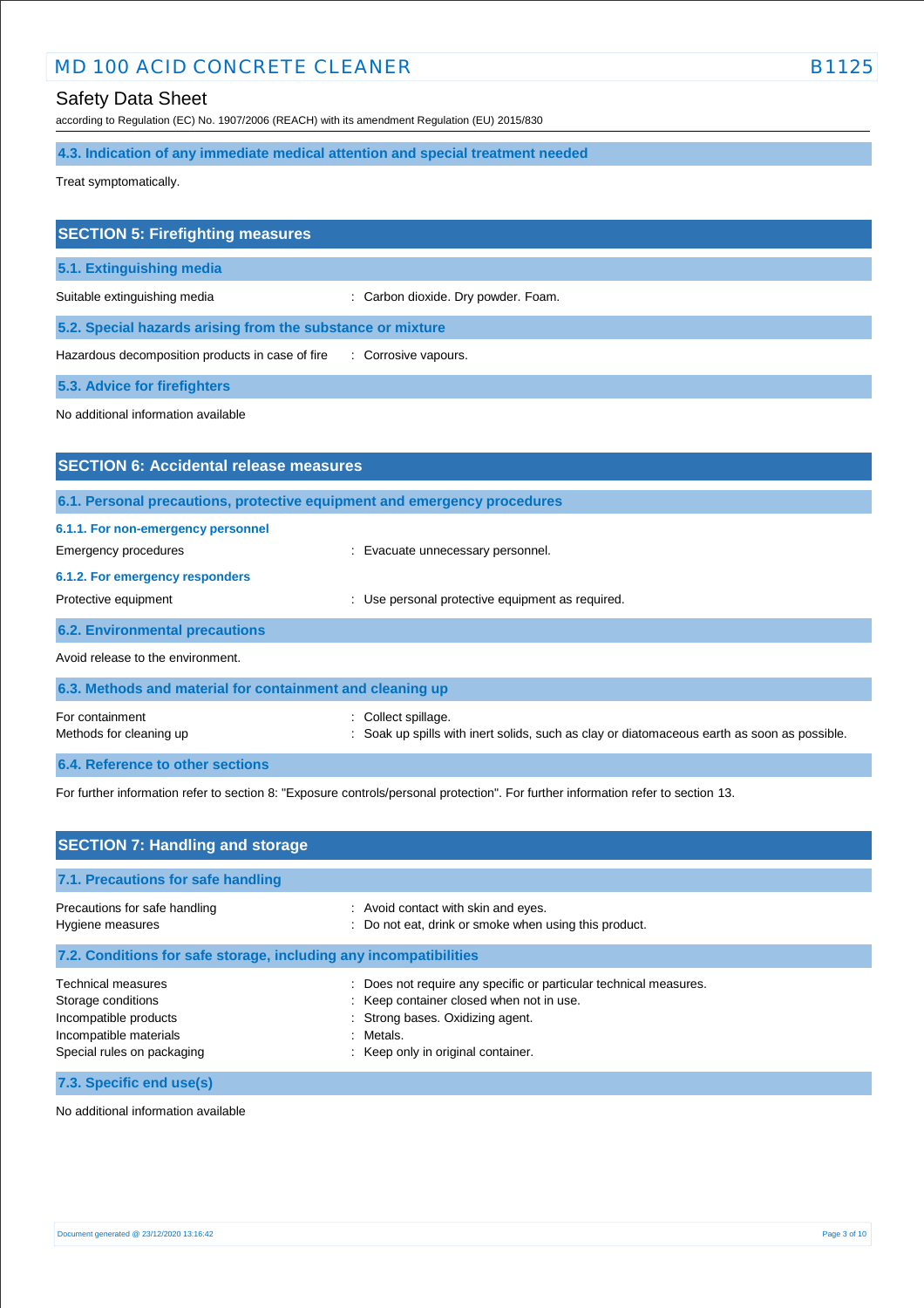# Safety Data Sheet

according to Regulation (EC) No. 1907/2006 (REACH) with its amendment Regulation (EU) 2015/830

### **SECTION 8: Exposure controls/personal protection**

#### **8.1. Control parameters**

### **8.1.1 National occupational exposure and biological limit values**

| hydrogen chloride (7647-01-0)                             |                                                       |  |
|-----------------------------------------------------------|-------------------------------------------------------|--|
| <b>EU - Indicative Occupational Exposure Limit (IOEL)</b> |                                                       |  |
| Local name                                                | Hydrogen chloride                                     |  |
| <b>IOEL TWA</b>                                           | $8$ mg/m <sup>3</sup>                                 |  |
| IOEL TWA [ppm]                                            | 5 ppm                                                 |  |
| <b>IOEL STEL</b>                                          | $15$ mg/m <sup>3</sup>                                |  |
| IOEL STEL [ppm]                                           | 10 ppm                                                |  |
| Regulatory reference                                      | COMMISSION DIRECTIVE 2000/39/EC                       |  |
| <b>Ireland - Occupational Exposure Limits</b>             |                                                       |  |
| Local name                                                | Hydrogen chloride                                     |  |
| OEL TWA [1]                                               | $8 \text{ mg/m}^3$                                    |  |
| OEL TWA [2]                                               | 5 ppm                                                 |  |
| OEL STEL                                                  | $15$ mg/m <sup>3</sup>                                |  |
| OEL STEL [ppm]                                            | 10 ppm                                                |  |
| Notes (IE)                                                | IOELV (Indicative Occupational Exposure Limit Values) |  |
| Regulatory reference                                      | Chemical Agents Code of Practice 2020                 |  |
| <b>United Kingdom - Occupational Exposure Limits</b>      |                                                       |  |
| Local name                                                | Hydrogen chloride                                     |  |
| WEL TWA (OEL TWA) [1]                                     | 2 mg/m <sup>3</sup> gas and aerosol mists             |  |
| WEL TWA (OEL TWA) [2]                                     | 1 ppm gas and aerosol mists                           |  |
| WEL STEL (OEL STEL)                                       | 8 mg/m <sup>3</sup> gas and aerosol mists             |  |
| WEL STEL (OEL STEL) [ppm]                                 | 5 ppm gas and aerosol mists                           |  |
| Regulatory reference                                      | EH40/2005 (Fourth edition, 2020). HSE                 |  |

#### **8.1.2. Recommended monitoring procedures**

No additional information available

#### **8.1.3. Air contaminants formed**

No additional information available

#### **8.1.4. DNEL and PNEC**

No additional information available

#### **8.1.5. Control banding**

No additional information available

#### **8.2. Exposure controls**

#### **8.2.1. Appropriate engineering controls**

No additional information available

#### **8.2.2. Personal protection equipment**

**Personal protective equipment symbol(s):**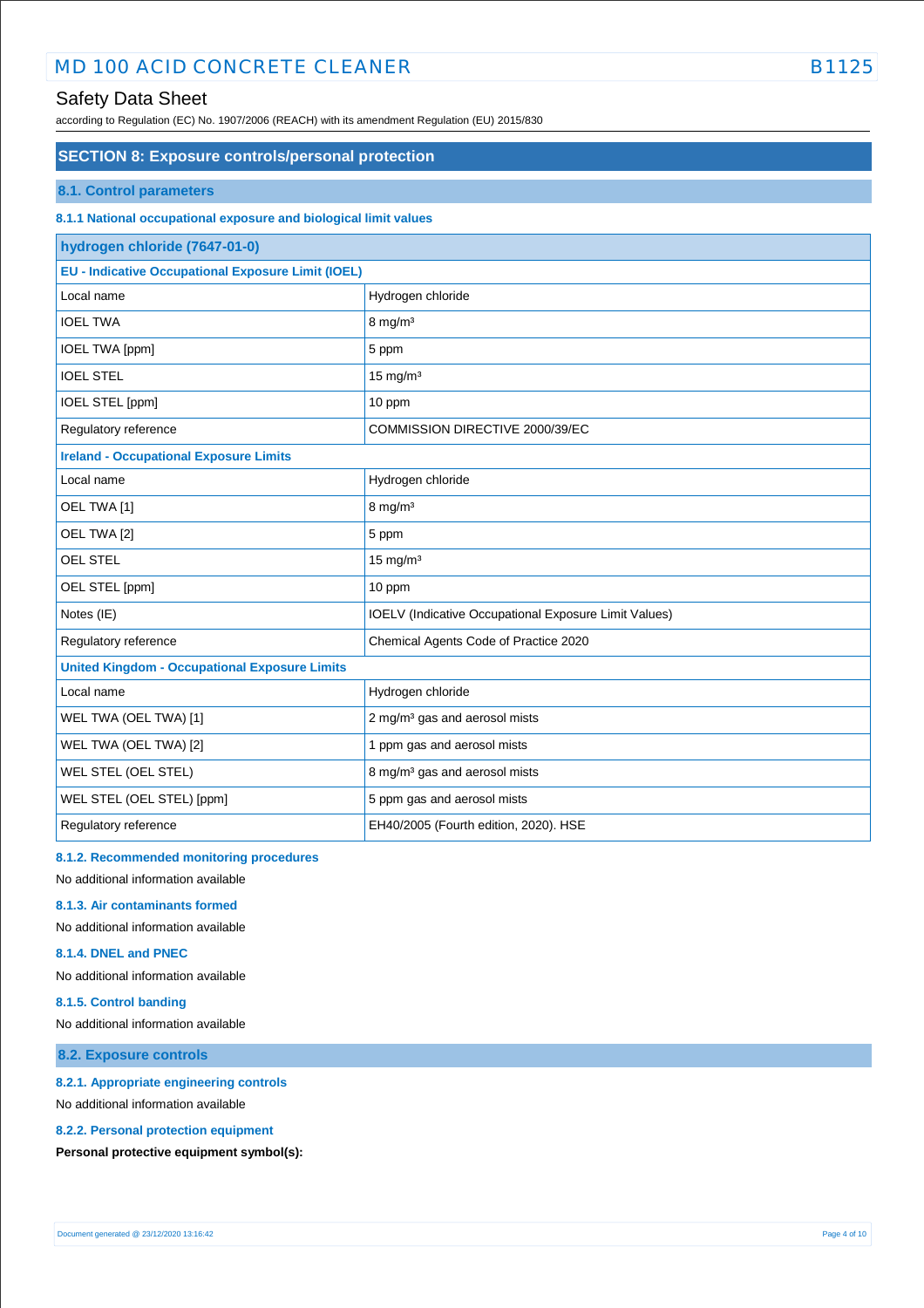according to Regulation (EC) No. 1907/2006 (REACH) with its amendment Regulation (EU) 2015/830



#### **8.2.2.1. Eye and face protection**

# **Eye protection:** Safety glasses. EN 166

#### **8.2.2.2. Skin protection**

#### **Skin and body protection:**

Wear suitable protective clothing

#### **Hand protection:**

Chemical resistant gloves (according to European standard EN 374 or equivalent). Nitrile rubber gloves

| Other skin protection              |
|------------------------------------|
| Materials for protective clothing: |
| Safety boots. PICM008              |
| 8.2.2.3. Respiratory protection    |
|                                    |

#### **Respiratory protection:**

Not required for normal conditions of use

#### **8.2.2.4. Thermal hazards**

No additional information available

#### **8.2.3. Environmental exposure controls**

No additional information available

# **SECTION 9: Physical and chemical properties**

### **9.1. Information on basic physical and chemical properties**

| Physical state<br>Liquid<br>Mobile liquid.<br>Appearance<br>Colour<br>red.<br>Odour<br>acidic.<br>Odour threshold<br>No data available |  |
|----------------------------------------------------------------------------------------------------------------------------------------|--|
|                                                                                                                                        |  |
|                                                                                                                                        |  |
|                                                                                                                                        |  |
|                                                                                                                                        |  |
|                                                                                                                                        |  |
| 1<br>рH                                                                                                                                |  |
| No data available<br>Relative evaporation rate (butylacetate=1)                                                                        |  |
| No data available<br>Melting point                                                                                                     |  |
| Freezing point<br>No data available                                                                                                    |  |
| $\geq 100$ °C<br>Boiling point                                                                                                         |  |
| No data available<br>Flash point                                                                                                       |  |
| No data available<br>Auto-ignition temperature                                                                                         |  |
| Decomposition temperature<br>No data available                                                                                         |  |
| Flammability (solid, gas)<br>No data available                                                                                         |  |
| No data available<br>Vapour pressure                                                                                                   |  |
| No data available<br>Relative vapour density at 20 °C                                                                                  |  |
| 1.09<br>Relative density                                                                                                               |  |
| Soluble in water.<br>Solubility                                                                                                        |  |
| Partition coefficient n-octanol/water (Log Pow)<br>No data available                                                                   |  |
| Viscosity, kinematic<br>No data available                                                                                              |  |

Document generated @ 23/12/2020 13:16:42 Page 5 of 10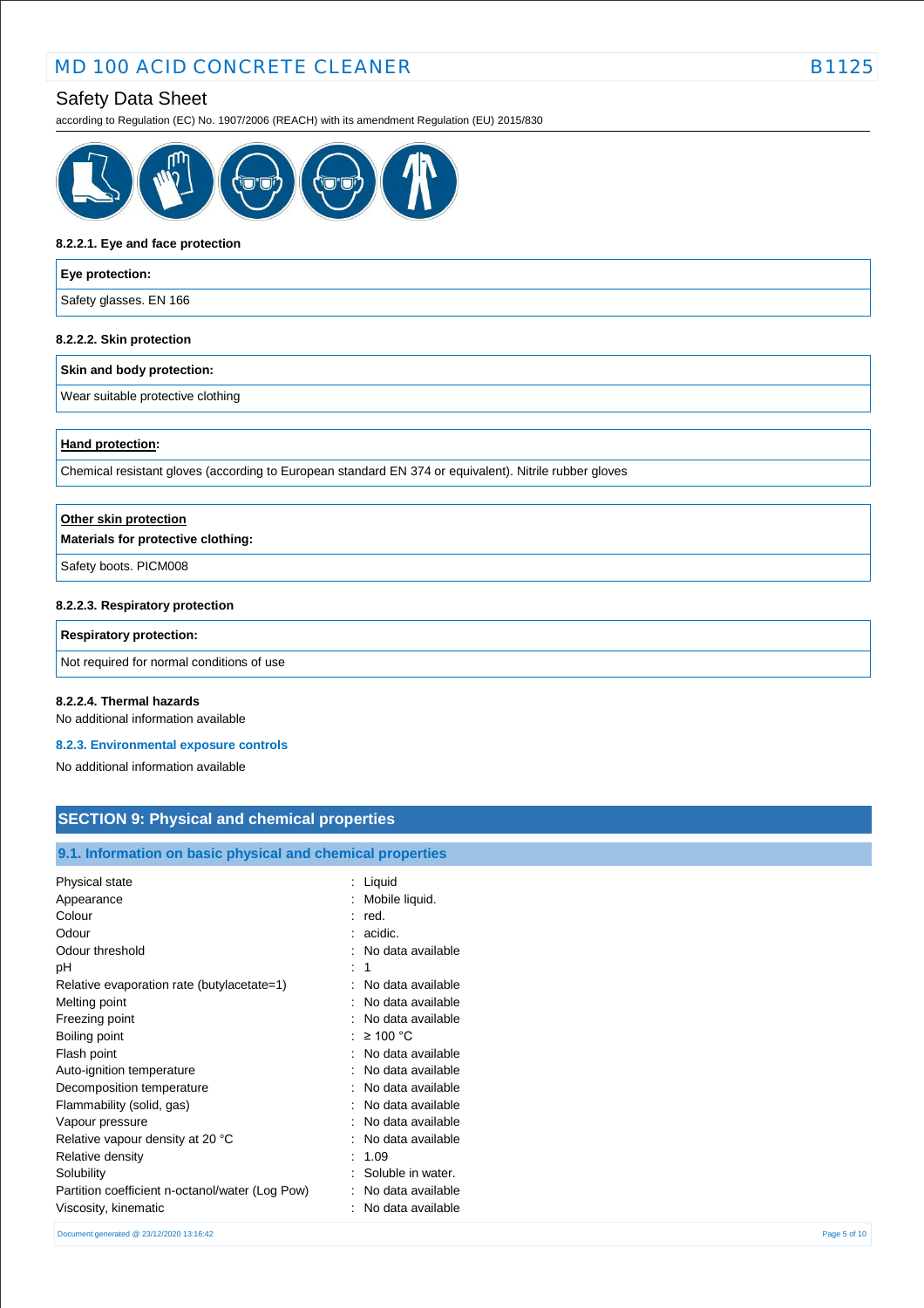# Safety Data Sheet

according to Regulation (EC) No. 1907/2006 (REACH) with its amendment Regulation (EU) 2015/830

| Viscosity, dynamic   | : No data available |
|----------------------|---------------------|
| Explosive properties | : No data available |
| Oxidising properties | : No data available |
| Explosive limits     | : No data available |
|                      |                     |

**9.2. Other information**

No additional information available

### **SECTION 10: Stability and reactivity**

### **10.1. Reactivity**

Reacts with : Metals. alkalis.

**10.2. Chemical stability**

Stable under normal conditions of use.

**10.3. Possibility of hazardous reactions**

alkalis.

**10.4. Conditions to avoid**

None under recommended storage and handling conditions (see section 7).

**10.5. Incompatible materials**

Metals. alkalis. Strong bases. chlorine-based bleaching agents.

**10.6. Hazardous decomposition products**

Under normal conditions of storage and use, hazardous decomposition products should not be produced.

| <b>SECTION 11: Toxicological information</b>              |  |  |
|-----------------------------------------------------------|--|--|
|                                                           |  |  |
| Not classified<br>Not classified<br>: Harmful if inhaled. |  |  |
|                                                           |  |  |
| 2.575 mg/l/4h                                             |  |  |
| Causes severe skin burns.<br>pH: 1                        |  |  |
| Causes serious eye damage.<br>pH: 1                       |  |  |
| : Not classified                                          |  |  |
| Not classified<br>: Not classified                        |  |  |
| Not classified<br>÷                                       |  |  |
| : Not classified                                          |  |  |
| Not classified<br>÷                                       |  |  |
| Not classified                                            |  |  |
|                                                           |  |  |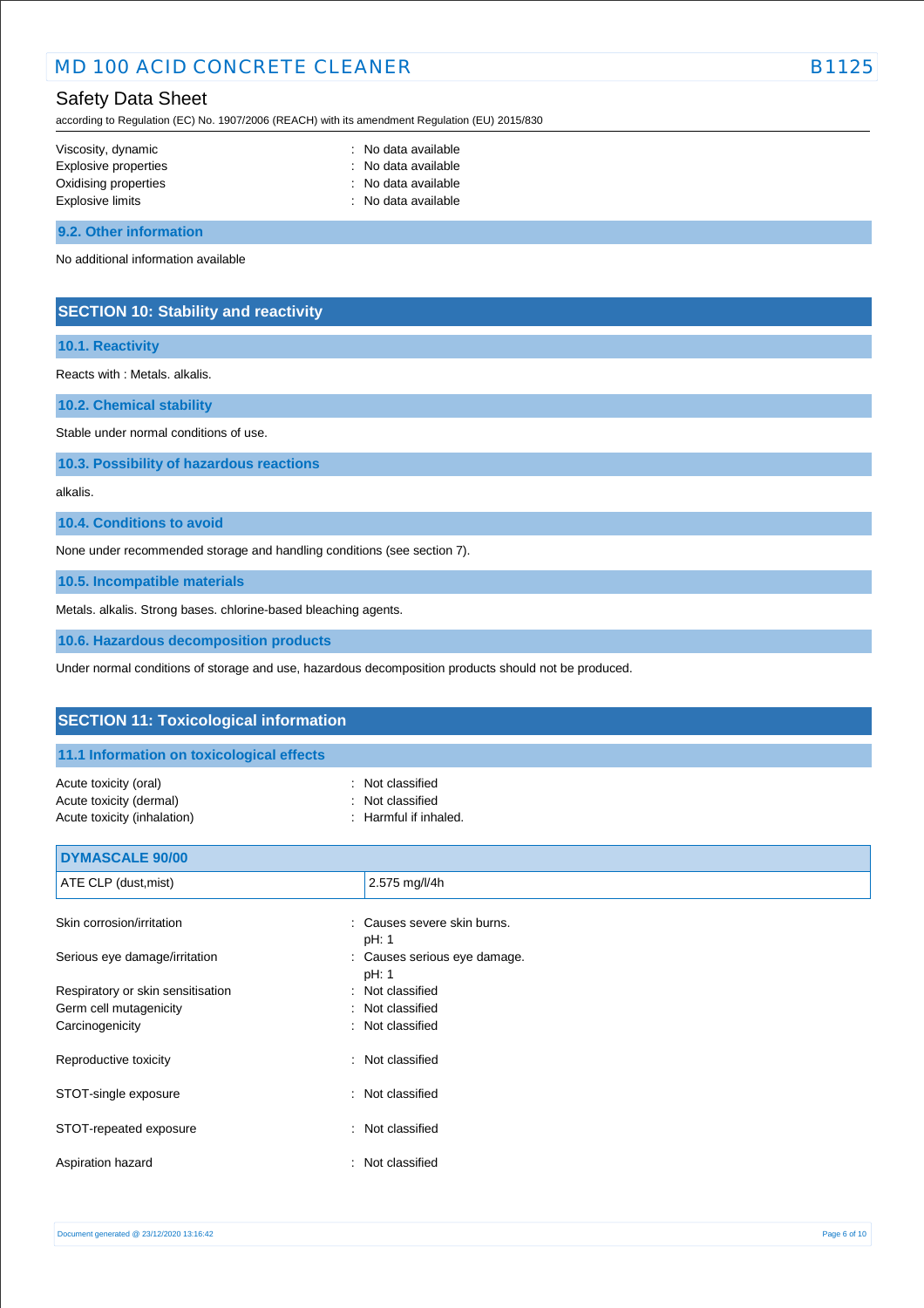# Safety Data Sheet

according to Regulation (EC) No. 1907/2006 (REACH) with its amendment Regulation (EU) 2015/830

| <b>SECTION 12: Ecological information</b>        |                |
|--------------------------------------------------|----------------|
| 12.1. Toxicity                                   |                |
| Hazardous to the aquatic environment, short-term | Not classified |
| (acute)                                          | $\mathbb{R}^n$ |
| Hazardous to the aquatic environment, long-term  | Not classified |
| (chronic)                                        | $\sim$         |

| Alcohol Alkoxylate (166736-08-9) |                 |
|----------------------------------|-----------------|
| $ $ LC50 - Fish [1]              | $10 - 100$ mg/l |
| EC50 - Crustacea [1]             | $10 - 100$ mg/l |
| ErC50 other aquatic plants       | $10 - 100$ mg/l |

# **12.2. Persistence and degradability**

No additional information available

**12.3. Bioaccumulative potential**

No additional information available

**12.4. Mobility in soil**

No additional information available

**12.5. Results of PBT and vPvB assessment**

No additional information available

**12.6. Other adverse effects**

No additional information available

### **SECTION 13: Disposal considerations**

**13.1. Waste treatment methods**

No additional information available

### **SECTION 14: Transport information**

In accordance with ADR / IMDG / IATA

| 14.1 UN number                        |                                           |
|---------------------------------------|-------------------------------------------|
| UN-No. (ADR)                          | : UN 1789                                 |
| UN-No. (IMDG)                         | : UN 1789                                 |
| UN-No. (IATA)                         | : UN 1789                                 |
| 14.2. UN proper shipping name         |                                           |
| Proper Shipping Name (ADR)            | : HYDROCHLORIC ACID                       |
| Proper Shipping Name (IMDG)           | : HYDROCHLORIC ACID                       |
| Proper Shipping Name (IATA)           | : Hydrochloric acid                       |
| Transport document description (ADR)  | : UN 1789 HYDROCHLORIC ACID, 8, II, $(E)$ |
| Transport document description (IMDG) | : UN 1789 HYDROCHLORIC ACID. 8. II        |
| Transport document description (IATA) | : UN 1789 Hydrochloric acid, 8, II        |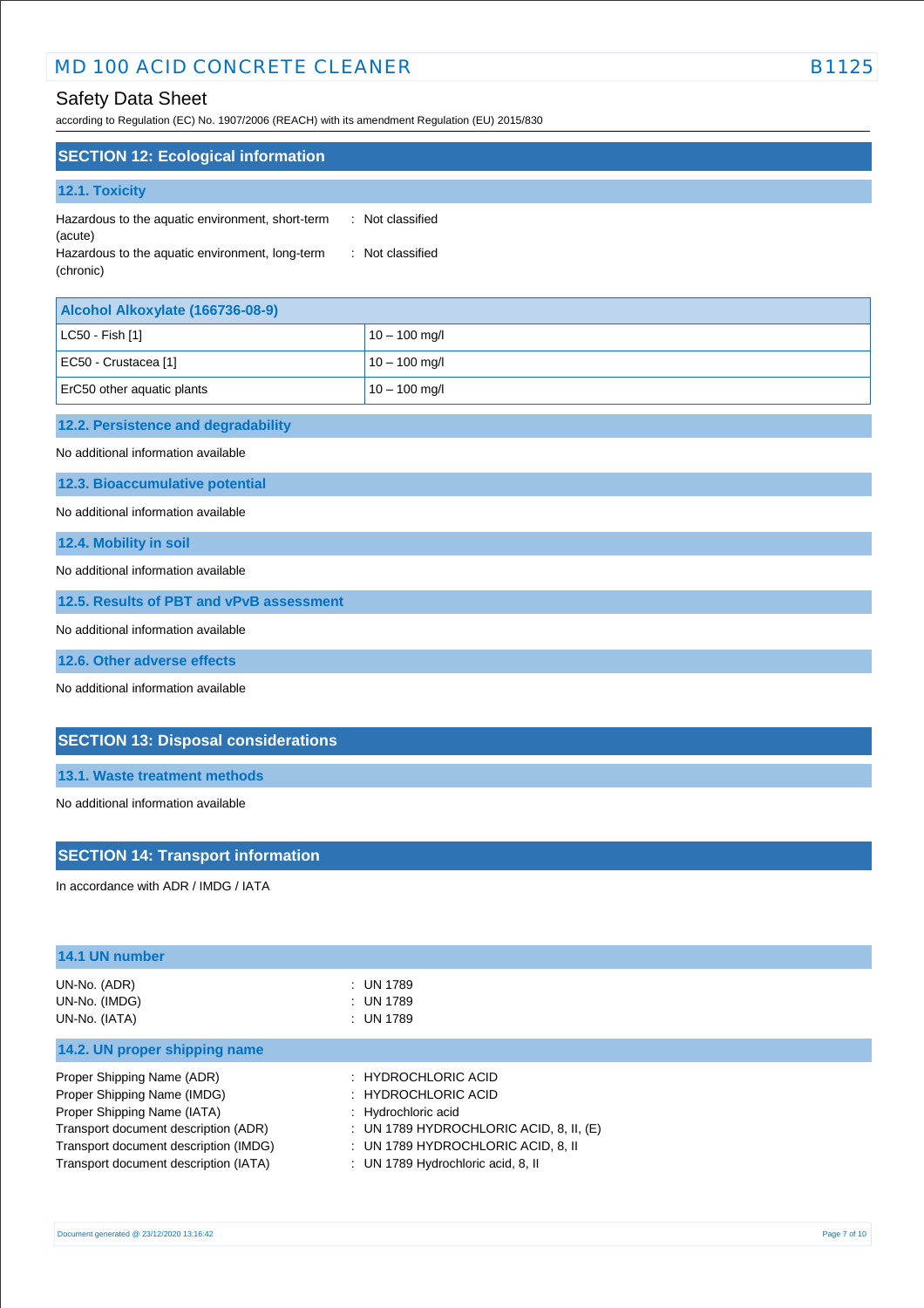according to Regulation (EC) No. 1907/2006 (REACH) with its amendment Regulation (EU) 2015/830

| 14.3. Transport hazard class(es)                                                                                                                                                                                                                                                                                                                                                                                                                                             |                                                                                                                                                                       |
|------------------------------------------------------------------------------------------------------------------------------------------------------------------------------------------------------------------------------------------------------------------------------------------------------------------------------------------------------------------------------------------------------------------------------------------------------------------------------|-----------------------------------------------------------------------------------------------------------------------------------------------------------------------|
|                                                                                                                                                                                                                                                                                                                                                                                                                                                                              |                                                                                                                                                                       |
| <b>ADR</b><br>Transport hazard class(es) (ADR)<br>Danger labels (ADR)                                                                                                                                                                                                                                                                                                                                                                                                        | : 8<br>$\therefore$ 8                                                                                                                                                 |
|                                                                                                                                                                                                                                                                                                                                                                                                                                                                              |                                                                                                                                                                       |
| <b>IMDG</b><br>Transport hazard class(es) (IMDG)<br>Danger labels (IMDG)                                                                                                                                                                                                                                                                                                                                                                                                     | $\therefore$ 8<br>$\therefore$ 8                                                                                                                                      |
|                                                                                                                                                                                                                                                                                                                                                                                                                                                                              |                                                                                                                                                                       |
| <b>IATA</b><br>Transport hazard class(es) (IATA)<br>Danger labels (IATA)                                                                                                                                                                                                                                                                                                                                                                                                     | : 8<br>: 8                                                                                                                                                            |
|                                                                                                                                                                                                                                                                                                                                                                                                                                                                              |                                                                                                                                                                       |
| 14.4. Packing group                                                                                                                                                                                                                                                                                                                                                                                                                                                          |                                                                                                                                                                       |
| Packing group (ADR)<br>Packing group (IMDG)<br>Packing group (IATA)                                                                                                                                                                                                                                                                                                                                                                                                          | $\therefore$ $\parallel$<br>$:$ $\mathsf{II}$<br>$:$ $\mathsf{II}$                                                                                                    |
| <b>14.5. Environmental hazards</b>                                                                                                                                                                                                                                                                                                                                                                                                                                           |                                                                                                                                                                       |
| Dangerous for the environment<br>Marine pollutant<br>Other information                                                                                                                                                                                                                                                                                                                                                                                                       | : No<br>: No<br>: No supplementary information available                                                                                                              |
| 14.6. Special precautions for user                                                                                                                                                                                                                                                                                                                                                                                                                                           |                                                                                                                                                                       |
| <b>Overland transport</b><br>Classification code (ADR)<br>Special provisions (ADR)<br>Limited quantities (ADR)<br>Excepted quantities (ADR)<br>Packing instructions (ADR)<br>Mixed packing provisions (ADR)<br>Portable tank and bulk container instructions (ADR)<br>Portable tank and bulk container special provisions<br>(ADR)<br>Tank code (ADR)<br>Vehicle for tank carriage<br>Transport category (ADR)<br>Hazard identification number (Kemler No.)<br>Orange plates | : C1<br>520<br>÷.<br>: 11<br>E2<br>P001, IBC02<br>$\ddot{\cdot}$<br>: MP15<br>$\therefore$ T8<br>:TP2<br>: L4BN<br>: AT<br>: 2<br>: 80<br>$\ddot{\cdot}$<br>80<br>789 |
| Tunnel restriction code (ADR)<br>EAC code                                                                                                                                                                                                                                                                                                                                                                                                                                    | $\div$ E<br>: 2R                                                                                                                                                      |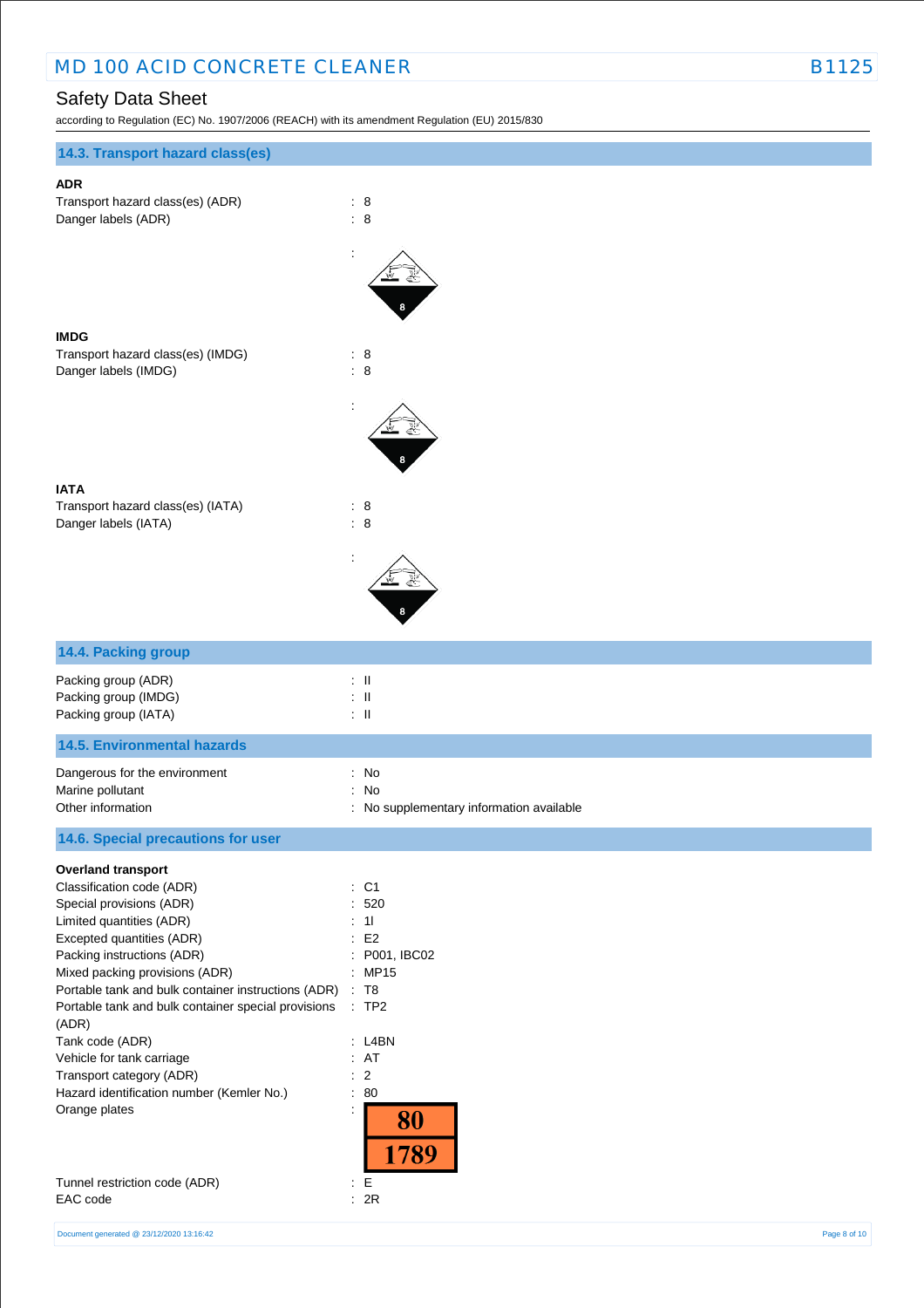according to Regulation (EC) No. 1907/2006 (REACH) with its amendment Regulation (EU) 2015/830

| <b>Transport by sea</b>                      |        |                |
|----------------------------------------------|--------|----------------|
| Limited quantities (IMDG)                    |        | : 1 L          |
| Excepted quantities (IMDG)                   |        | E2             |
| Packing instructions (IMDG)                  | ٠      | P001           |
| IBC packing instructions (IMDG)              |        | IBC02          |
| IBC special provisions (IMDG)                |        | <b>B20</b>     |
| Tank instructions (IMDG)                     |        | : T8           |
| Tank special provisions (IMDG)               |        | $:$ TP2        |
| EmS-No. (Fire)                               |        | $F-A$          |
| EmS-No. (Spillage)                           |        | : S-B          |
| Stowage category (IMDG)                      |        | $\therefore$ C |
| Air transport                                |        |                |
| PCA Excepted quantities (IATA)               |        | E2             |
| PCA Limited quantities (IATA)                |        | Y840           |
| PCA limited quantity max net quantity (IATA) | $\sim$ | 0.5L           |
| PCA packing instructions (IATA)              |        | 851            |
| PCA max net quantity (IATA)                  |        | : 1L           |
| CAO packing instructions (IATA)              |        | .855           |
| CAO max net quantity (IATA)                  |        | : 30L          |
| Special provisions (IATA)                    |        | : A3           |
| ERG code (IATA)                              |        | : 8L           |

**14.7. Transport in bulk according to Annex II of Marpol and the IBC Code**

IBC code : Not applicable.

## **SECTION 15: Regulatory information**

**15.1. Safety, health and environmental regulations/legislation specific for the substance or mixture**

#### **15.1.1. EU-Regulations**

Contains no REACH substances with Annex XVII restrictions

Contains no substance on the REACH candidate list

Contains no REACH Annex XIV substances

Contains no substance subject to Regulation (EU) No 649/2012 of the European Parliament and of the Council of 4 July 2012 concerning the export and import of hazardous chemicals.

Contains no substance subject to Regulation (EU) No 2019/1021 of the European Parliament and of the Council of 20 June 2019 on persistent organic pollutants

| Detergent Regulation (648/2004/EC): Labelling of contents: |         |  |
|------------------------------------------------------------|---------|--|
| <b>Component</b>                                           |         |  |
| non-ionic surfactants                                      | $< 5\%$ |  |

#### **15.1.2. National regulations**

No additional information available

#### **15.2. Chemical safety assessment**

No additional information available

# **SECTION 16: Other information**

| <b>Full text of H- and EUH-statements:</b> |                                               |
|--------------------------------------------|-----------------------------------------------|
| Acute Tox. 3 (Inhalation)                  | Acute toxicity (inhal.), Category 3           |
| Acute Tox. 4 (Oral)                        | Acute toxicity (oral), Category 4             |
| Eye Dam. 1                                 | Serious eye damage/eye irritation, Category 1 |
| $Eve$ Irrit. 2                             | Serious eye damage/eye irritation, Category 2 |